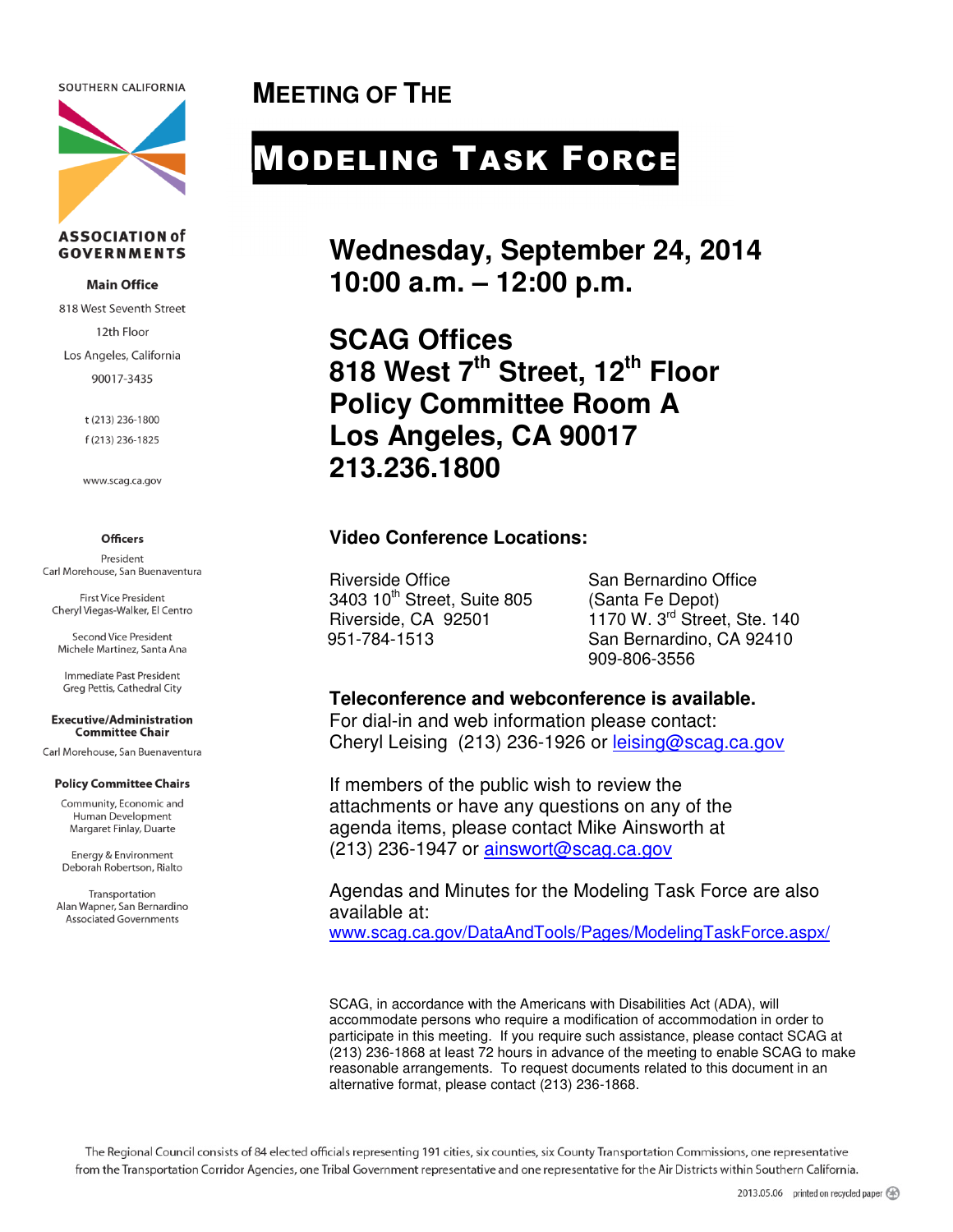## **AGENDA**

"Any item listed on the agenda (action or information) may be acted upon at the discretion of the Committee".

#### 1.0 CALL TO ORDER AND INTRODUCTIONS Robert Farley,

Chairperson

### **2.0 PUBLIC COMMENT PERIOD**

 Members of the public desiring to speak on an agenda item or items not on the agenda, but within the purview of this Task Force, must fill out and present a speaker's card to the Assistant prior to speaking. A speaker's card must be turned in before the meeting is called to order. Comments will be limited to three minutes. The Chair may limit the total time for comments to twenty (20) minutes.

#### **3.0 CONSENT CALENDAR**

#### **3.1 Approval Items**

3.1.1 Minutes of May 28, 2014 Meeting **Attachment** 

#### **4.0 ACTION ITEM**

#### **5.0 INFORMATION ITEMS**

#### **5.1 Updates on Subregional Modeling Programs Group Discussion, Group Discussion,**

Discussion by MTF members – an opportunity for agencies to share the status of their current modeling projects and upcoming modeling priorities.

## **5.2 Update on SCAG Modeling Program** Guoxiong Huang, Guoxiong Huang, Guoxiong Huang, Guoxiong Huang, Guoxiong Huang, Guoxiong Huang, Guoxiong Huang, Guoxiong Huang, Guoxiong Huang, Guoxiong Huang, Guoxiong Huang, Guoxio

Discussion of SCAG's modeling program, current modeling 20 Minutes priorities and future direction.

10 minutes

SCAG